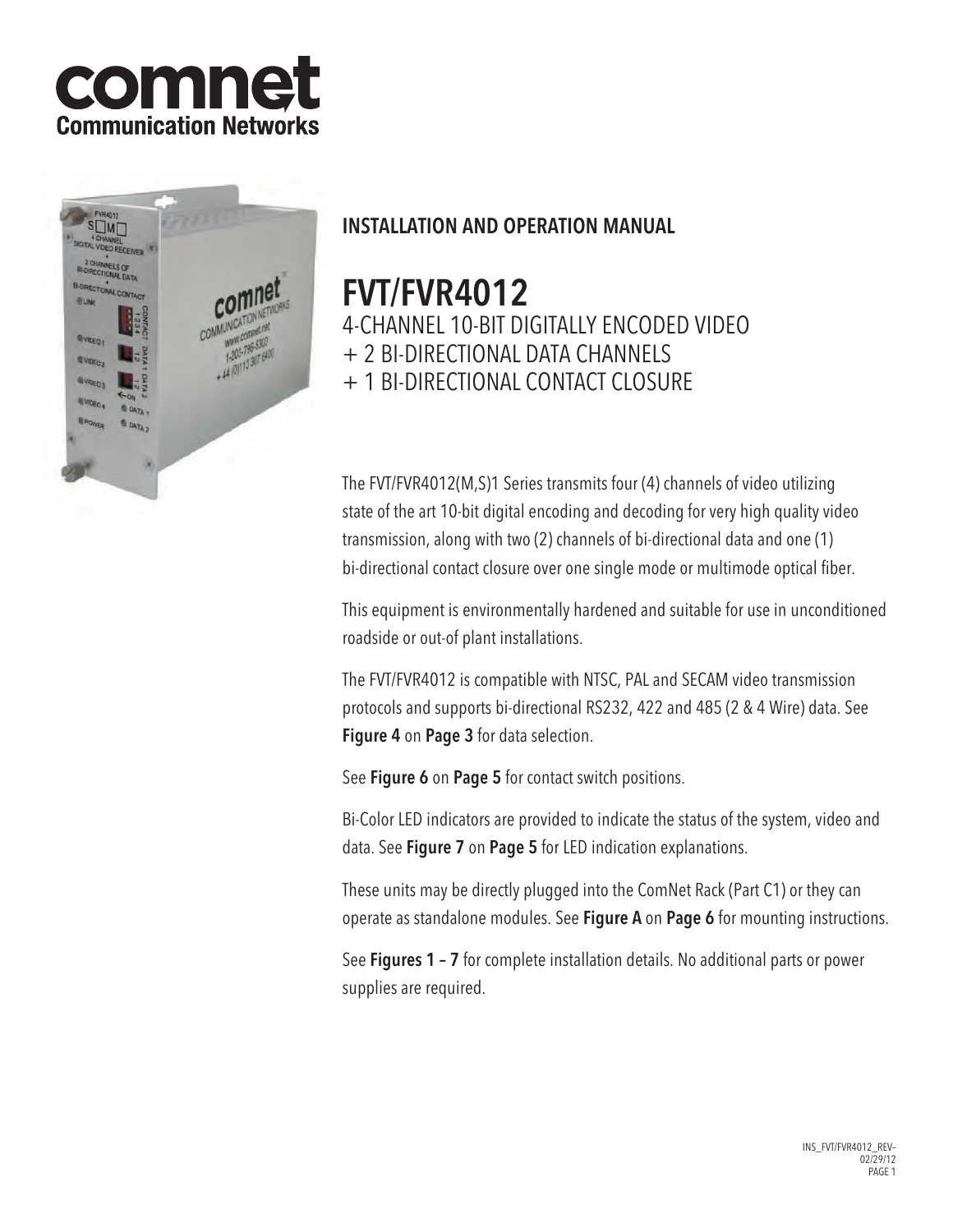## FIGURE 1 – FVT/FVR4012 TRANSMITTER AND RECEIVER



#### FIGURE 2 – FVT4012 TRANSMITTER

FRONT PANEL REAR PANEL REAR PANEL FRONT PANEL REAR PANEL



## FIGURE 3 – FVR4012 RECEIVER

⊙

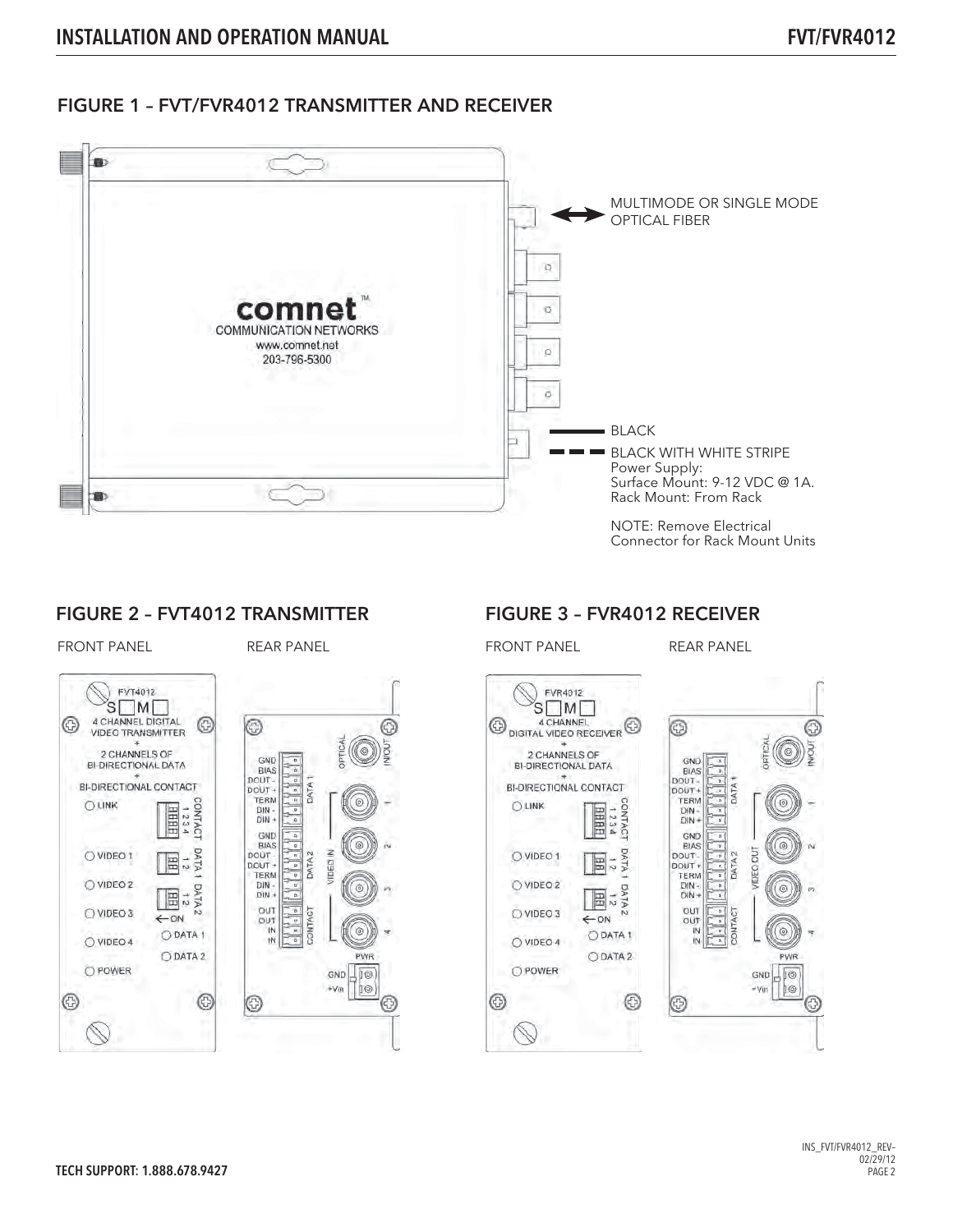## FIGURE 4 – DATA SWITCH POSITIONS

The mode for each data channel is configured using a pair switches on the front panel of the unit.

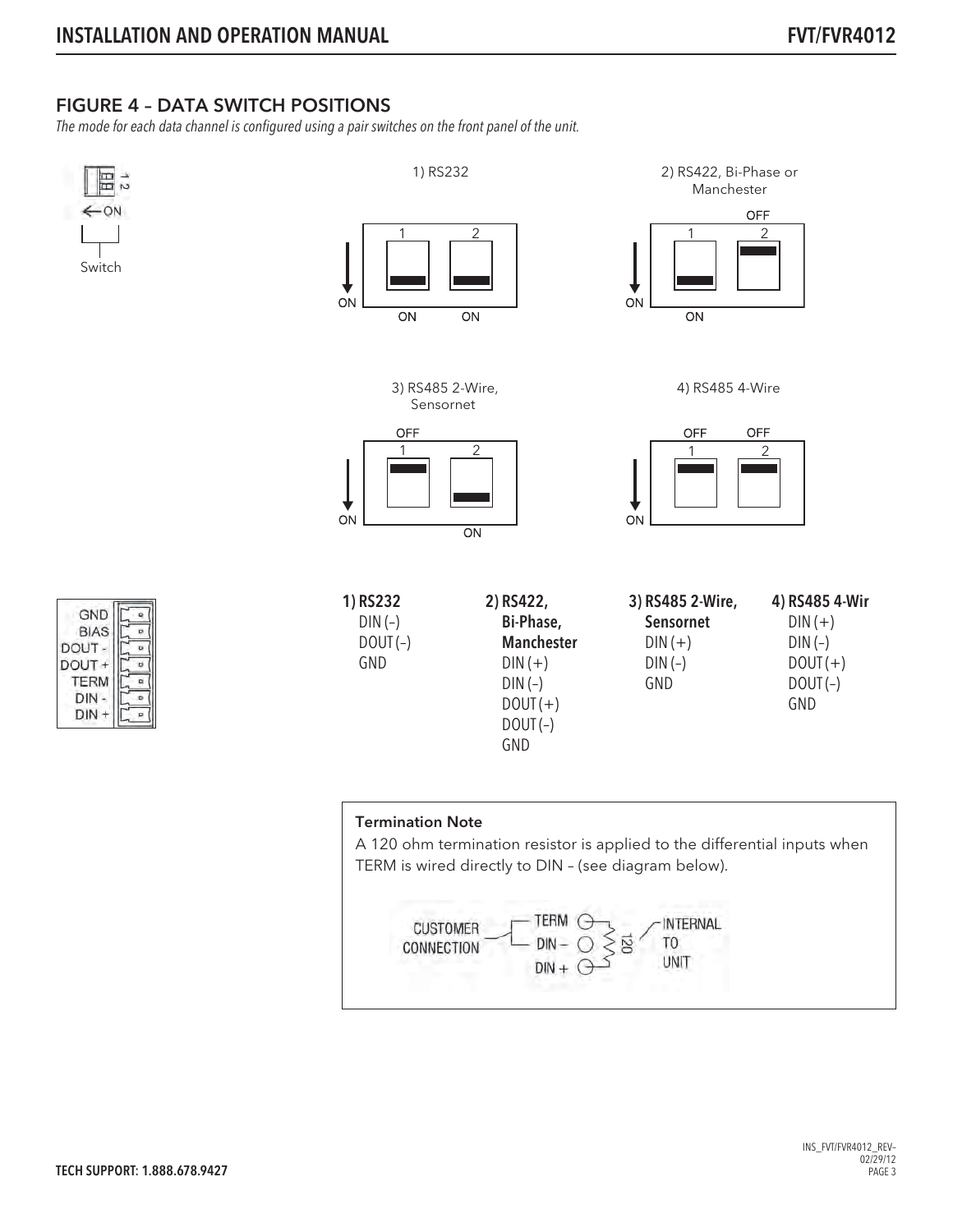## FIGURE 5 – DATA CONNECTIONS

See Page 3 for Switch Settings

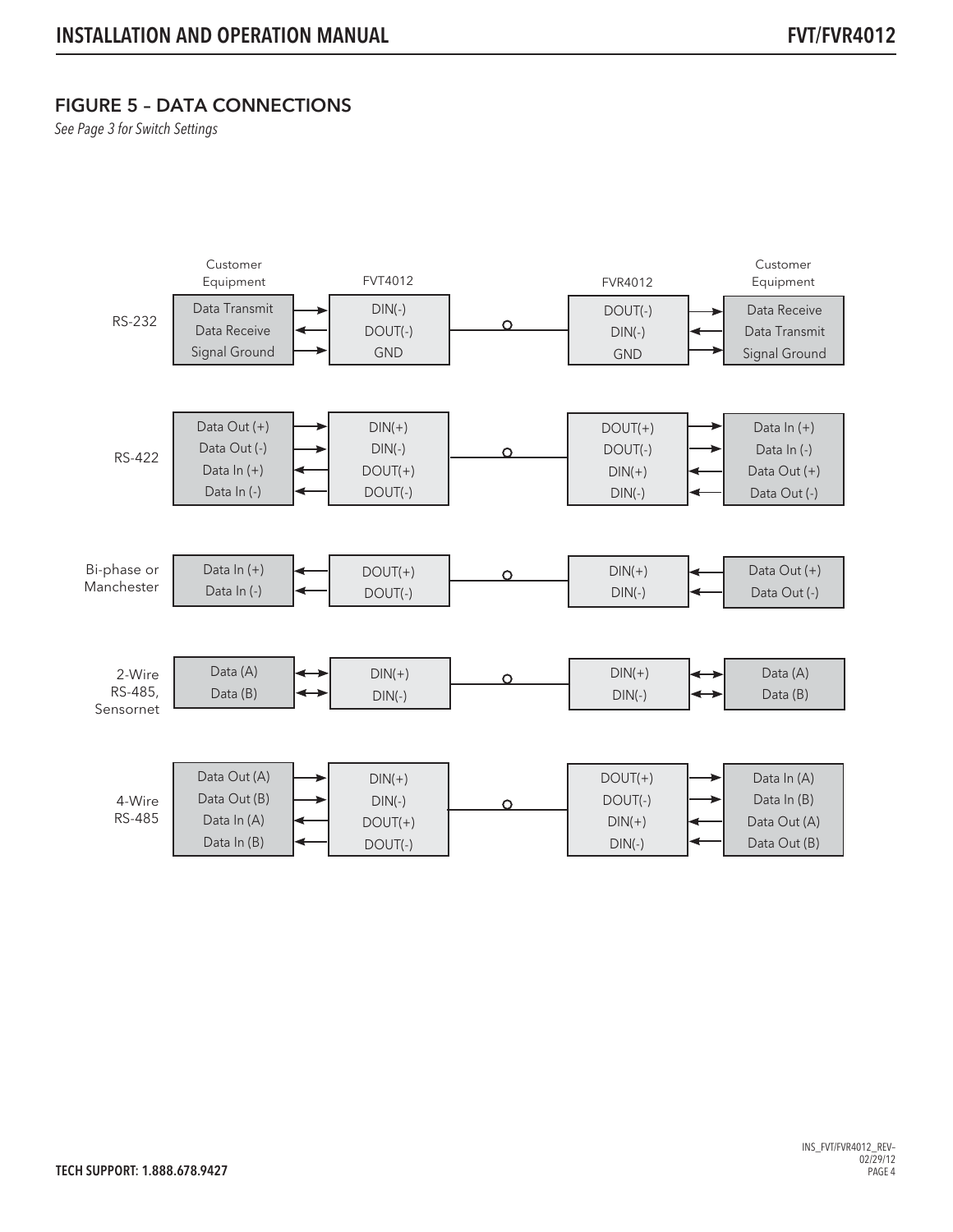## FIGURE 6 – CONTACT SWITCH POSITIONS



The four CONTACT switches on the front of the unit set the operating mode of the CONTACT OUT terminal pair.

It can either function as an alarm to indicate fault conditions, or it can function as a contact closure to indicate the state of the CONTACT IN terminal pair on the rear of the unit at the other end of the fiber.



|                |                | 3          | 4          |                                                                                  |  |  |
|----------------|----------------|------------|------------|----------------------------------------------------------------------------------|--|--|
| 0 <sub>N</sub> | 0FF            | <b>OFF</b> | <b>OFF</b> | Closed when optical Port has established link.                                   |  |  |
|                |                |            |            | Open when Optical Port has lost link.                                            |  |  |
| 0 <sub>N</sub> | 0N             | 0N         | <b>OFF</b> | Closed when Optical Port has established link and all video signals are present. |  |  |
|                |                |            |            | Open when Optical Port has lost Link, or if a Video signal is lost.              |  |  |
| 0 <sub>N</sub> | 0 <sub>N</sub> | 0N         | 0N         | Contact Closure mode.                                                            |  |  |
|                |                |            |            | State based on CONTACT IN at other end of fiber link.                            |  |  |

#### FIGURE 7 – LED INDICATORS

|              | <b>LINK</b>                     | VIDEO $(1 - 4)$                | DATA (1 – 2)               | <b>POWER</b>      |
|--------------|---------------------------------|--------------------------------|----------------------------|-------------------|
| <b>GREEN</b> | Communication link has been     | Active video signal present on | Active data signal present | Unit powered up   |
|              | established over optical fiber  | the BNC connector.             |                            |                   |
| <b>RED</b>   | Communication link has not been | No video signal                | No data signal             | -                 |
|              | established                     |                                |                            |                   |
| <b>OFF</b>   | Not powered up correctly        | $\overline{\phantom{a}}$       |                            | Unit powered down |